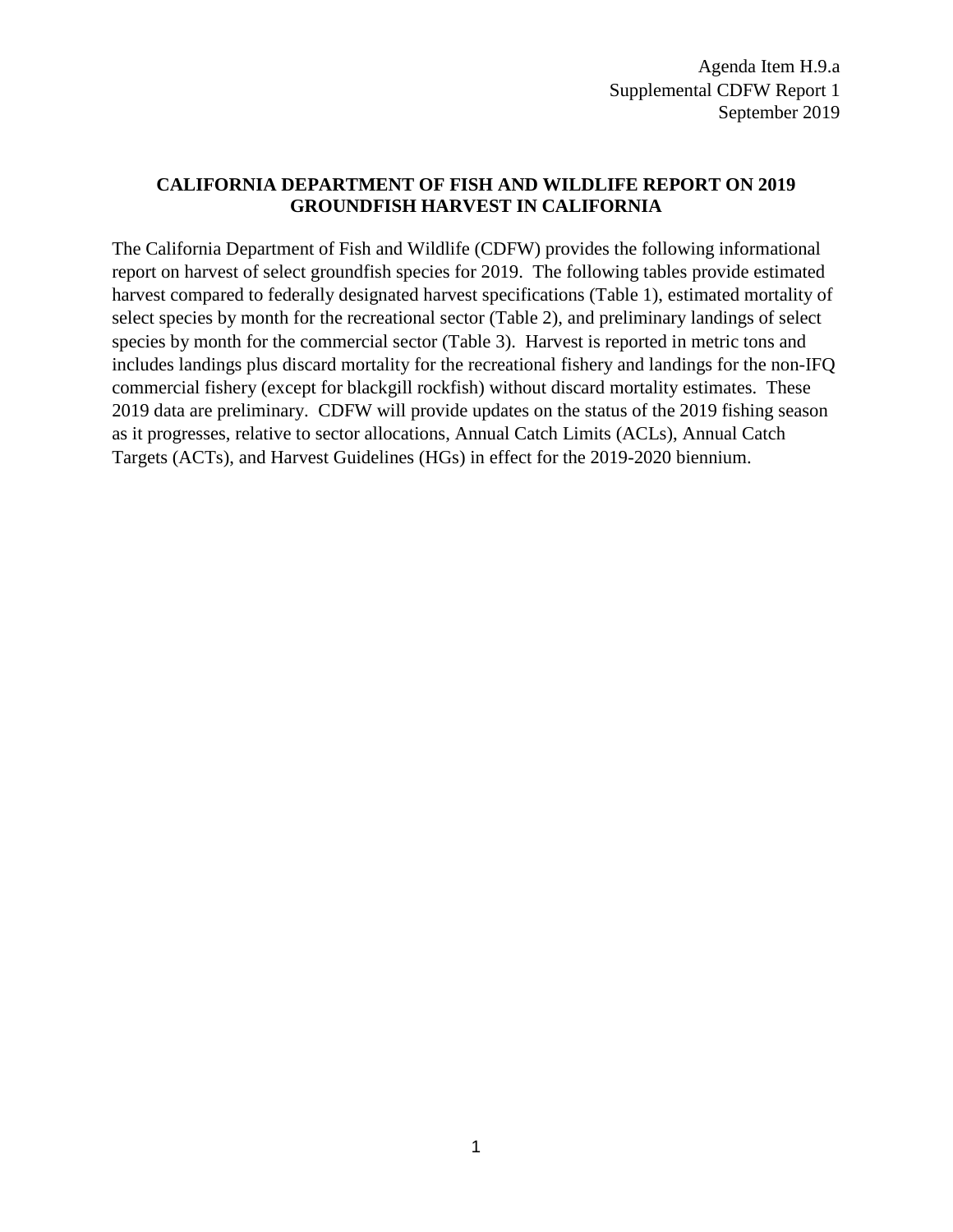Table 1. Estimated take (mt) of select groundfish species in California through July 2019 compared to corresponding 2019 harvest limits.

|                                                      | <b>Reference point</b> |                            | <b>Management reference points</b> |                        |  |  |  |  |
|------------------------------------------------------|------------------------|----------------------------|------------------------------------|------------------------|--|--|--|--|
|                                                      | description            | <b>Estimated take (mt)</b> | <b>Tracking Limit</b><br>(mt)      | % of Tracking<br>Limit |  |  |  |  |
| <b>Rebuilding Stocks</b>                             |                        |                            |                                    |                        |  |  |  |  |
| Cowcod S $40^{\circ}10'$ N lat.                      | Non-Trawl HG.          | 1.6                        | 3.8                                | 42.5%                  |  |  |  |  |
| Yelloweye rockfish                                   | ACT (CA rec)           | 2.9                        | 9.1                                | 32.1%                  |  |  |  |  |
| <b>Non-Rebuilding Stocks</b>                         |                        |                            |                                    |                        |  |  |  |  |
| Black rockfish (CA)                                  | <b>ACL</b>             | 85.5                       | 327.7                              | 26.1%                  |  |  |  |  |
| Blackgill rockfish S 40°10' N lat. <sup>a</sup>      | HG                     | 15.0                       | 159.0                              | 9.4%                   |  |  |  |  |
| Bocaccio S 40°10' N lat                              | $HG$ (rec)             | 71.9                       | 863.4                              | 8.3%                   |  |  |  |  |
| Cabezon (CA)                                         | <b>ACL</b>             | 21.2                       | 146.7                              | 14.5%                  |  |  |  |  |
| California scorpionfish                              | <b>ACL</b>             | 85.5                       | 310.6                              | 27.5%                  |  |  |  |  |
| Canary rockfish S 42° N lat                          | $HG$ (rec)             | 36.2                       | 127.3                              | 28.4%                  |  |  |  |  |
| Kelp Greenling (CA)                                  | b                      | 3.2                        | 99.2                               | 3.3%                   |  |  |  |  |
| Lingcod S $40^{\circ}$ 10' N lat.                    | Non-Trawl Alloc.       |                            | 565.2                              | 22.2%                  |  |  |  |  |
| Nearshore rockfish N 40°10' N lat. <sup>c</sup>      | HG                     | 14.0                       | 37.9                               | 37.0%                  |  |  |  |  |
| Nearshore rockfish S 40°10' N lat. <sup>c</sup>      | <b>ACL</b>             | 308.1                      | 1,137.9                            | 27.1%                  |  |  |  |  |
| Shelf rockfish N 40°10' N lat. <sup>d</sup>          | Non-Trawl Alloc.       | 5.9                        | 786.9                              | 0.7%                   |  |  |  |  |
| Shelf rockfish S $40^{\circ}10'$ N lat. <sup>d</sup> | Non-Trawl Alloc.       | 356.6                      | 1,357.3                            | 26.3%                  |  |  |  |  |
| Slope rockfish N 40°10' N lat.                       | Non-Trawl Alloc.       | 3.7                        | 316.4                              | 1.2%                   |  |  |  |  |
| Slope rockfish S 40°10' N lat. <sup>e</sup>          | Non-Trawl Alloc.       | 4.4                        | 267.8                              | 1.6%                   |  |  |  |  |

a\ Blackgill rockfish landings include both IFQ and non-IFQ sectors.

b\ Reference point denotes the CA kelp greenling contribution to the Other Fish complex ACL

c\ Does not include black rockfish mortality estimates

d\ Does not include cowcod, yelloweye, bocaccio, or canary rockfish estimates.

e\ Does not include blackgill rockfish estimates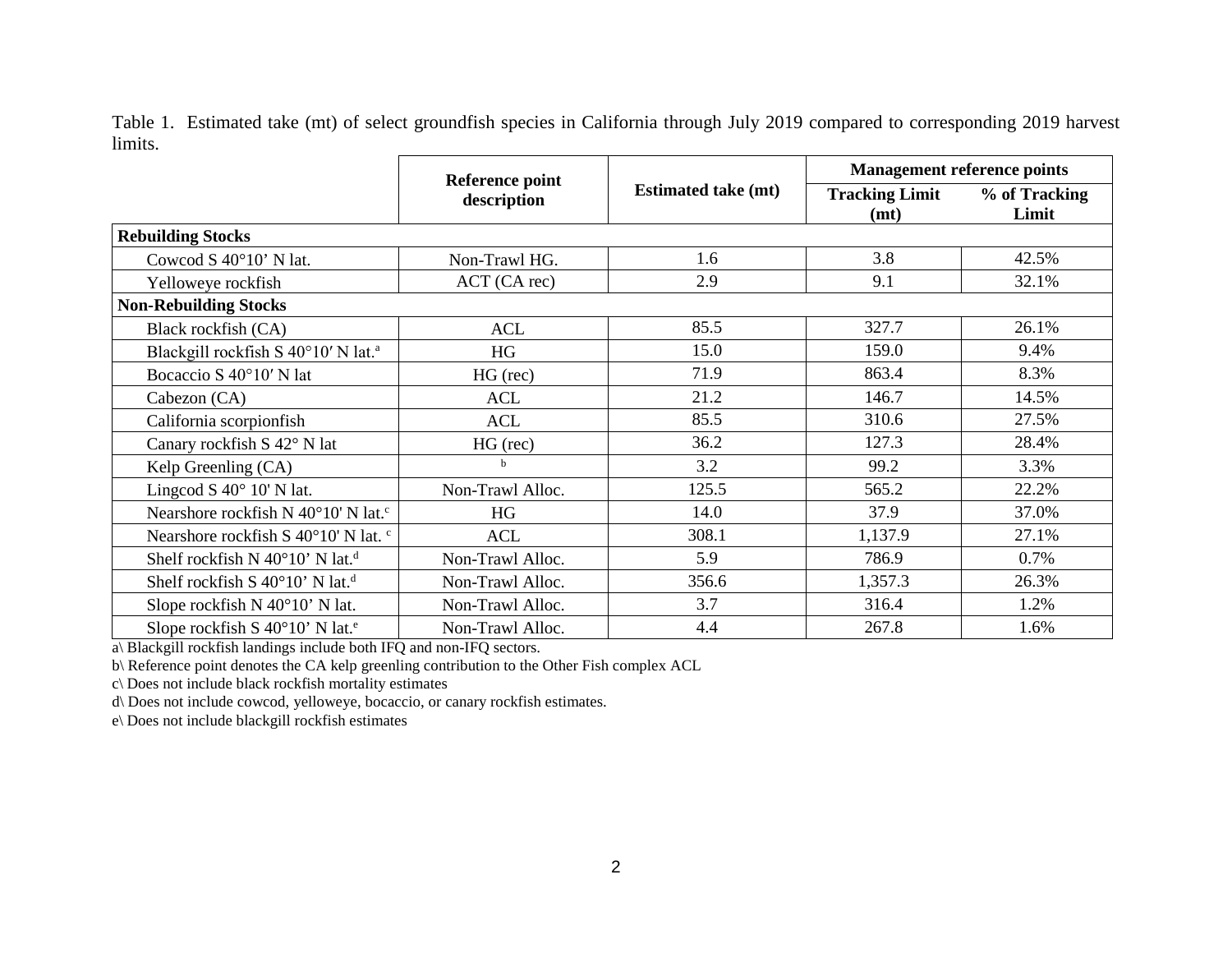|                                                      | Jan |     | Feb   Mar   Apr |      | <b>May</b>               | Jun                      | Jul  | <b>Total</b> <sup>a</sup> |
|------------------------------------------------------|-----|-----|-----------------|------|--------------------------|--------------------------|------|---------------------------|
| <b>Rebuilding Stocks</b>                             |     |     |                 |      |                          |                          |      |                           |
| Cowcod S $40^{\circ}10'$ N lat.                      |     | 0.0 | 0.2             | 0.6  | 0.3                      | 0.4                      | 0.2  | 1.6                       |
| Yelloweye rockfish                                   |     | 0.0 | 0.0             | 0.5  | 0.5                      | 0.7                      | 1.2  | 2.9                       |
| <b>Non-Rebuilding Stocks</b>                         |     |     |                 |      |                          |                          |      |                           |
| Black rockfish (CA)                                  |     | 0.0 | 0.0             | 1.1  | 11.1                     | 16.7                     | 28.9 | 57.7                      |
| Blackgill rockfish S 40°10' N lat. <sup>a</sup>      |     |     |                 |      |                          |                          |      |                           |
| Bocaccio S 40°10' N lat                              | 0.0 | 0.0 | 10.5            | 21.9 | 14.9                     | 17.2                     | 7.4  | 71.9                      |
| Cabezon (CA)                                         | 0.1 | 0.0 | 0.2             | 1.3  | 2.8                      | 2.5                      | 4.0  | 10.9                      |
| California scorpionfish                              | 3.2 | 2.1 | 4.2             | 10.1 | 21.3                     | 23.6                     | 20.4 | 84.8                      |
| Canary rockfish S 42° N lat                          |     | 0.0 | 0.1             | 8.2  | 10.7                     | 8.6                      | 8.5  | 36.2                      |
| Kelp Greenling (CA)                                  |     | 0.0 | 0.1             | 0.1  | 0.4                      | 0.5                      | 0.5  | 1.5                       |
| Lingcod S $40^{\circ}$ 10' N lat.                    |     | 0.2 | 1.9             | 18.4 | 26.9                     | 32.8                     | 29.3 | 109.6                     |
| Nearshore rockfish N 40°10' N lat. <sup>c</sup>      |     |     | 0.0             | 0.0  | 2.3                      | 2.8                      | 4.4  | 9.5                       |
| Nearshore rockfish S 40°10' N lat. <sup>c</sup>      | 0.3 | 0.3 | 11.3            | 39.1 | 51.3                     | 89.7                     | 66.7 | 258.7                     |
| Shelf rockfish N $40^{\circ}10'$ N lat. <sup>d</sup> |     |     |                 | 0.0  | 1.1                      | 1.3                      | 1.8  | 4.2                       |
| Shelf rockfish S $40^{\circ}10'$ N lat. <sup>d</sup> |     | 0.0 | 33.4            | 62.1 | 65.5                     | 74.8.9                   | 69.1 | 305.0                     |
| Slope rockfish $N$ 40 $^{\circ}$ 10' N lat.          |     |     |                 | 0.0  | $\overline{\phantom{a}}$ | $\overline{\phantom{0}}$ | 0.0  | 0.0                       |
| Slope rockfish S $40^{\circ}10'$ N lat. <sup>e</sup> |     |     | 0.1             | 0.0  | 0.0                      | 0.1                      | 0.1  | 0.2                       |

Table 2. Estimated take (mt) of select groundfish species in the California recreational sector by month, through July 2019.

Note: 0.0 indicates trace mortality; a dash (-) indicates no mortality

Data are preliminary

a\ Discrepancies in the total are due to rounding

b\ Does not include black rockfish mortality estimates.

c\ Does not include cowcod, yelloweye, bocaccio, widow, chilipepper, or canary rockfish estimates.

d\ Does not include blackgill rockfish estimates